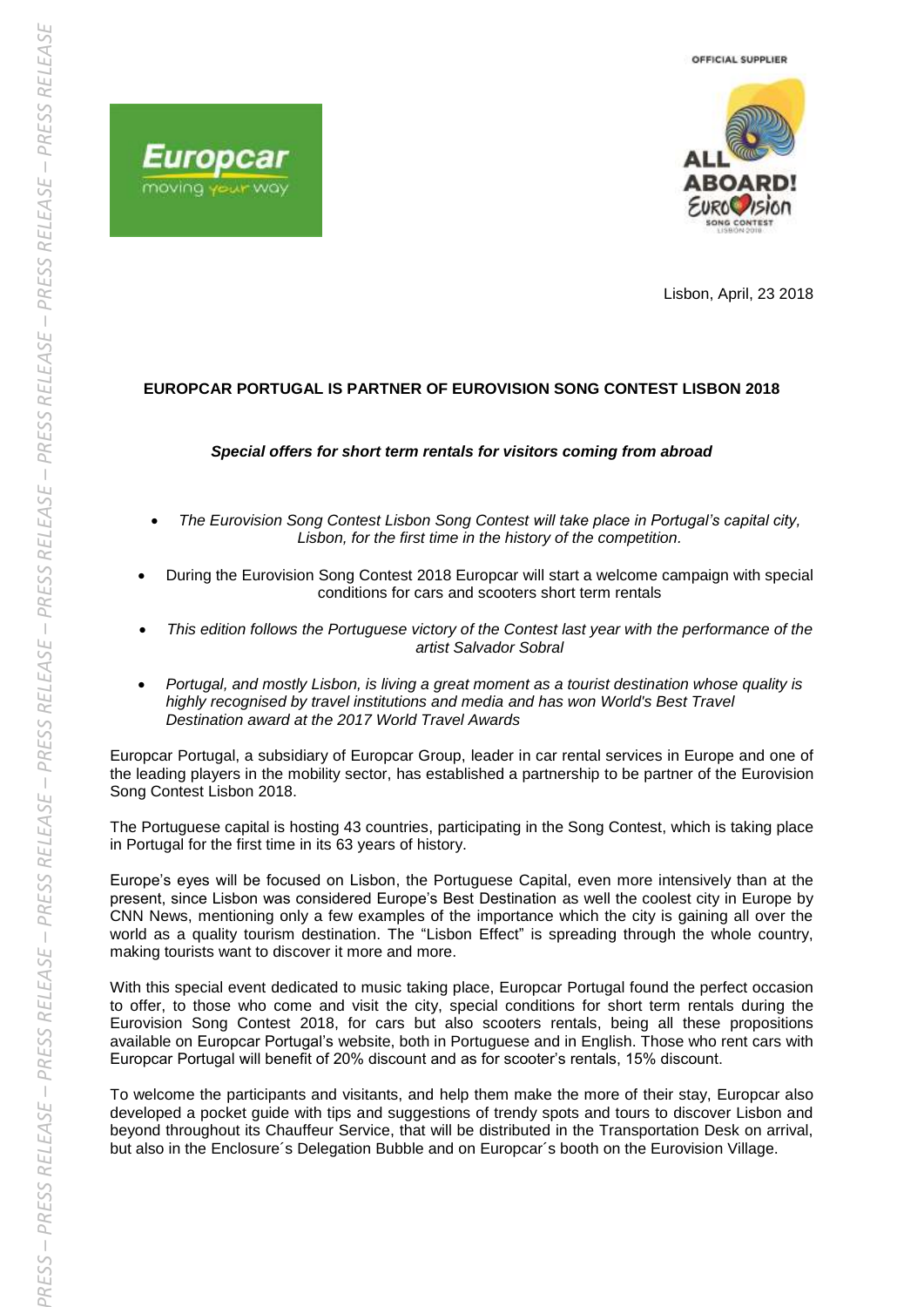

Nuno Barjona, Head of Marketing and New Mobility da Europcar Portugal, refers to this partnership and sponsorship of the Eurovision Song Contest Lisbon 2018, saying that "*Europcar Portugal makes sure to participate in most events which are the dear to the Portuguese but also internationally relevant and the Eurovision Song Contest has gained a new importance with the victory of the Portuguese artist Salvador Sobral in the last edition of the Son Contest*".

And continues, underlining that "*Portugal is making history again in several areas and music is one of them, but, above all, in tourism, since the number of people who are discovering the country is growing every year and of course, Europcar Portugal is a traditional partner for tourism since mobility is essential for discovering new places, getting everywhere you want and you need to recur to several mobility solutions to do so, like our chauffeur service, scooters, bikes, cabrios, premium and fun vehicles, for example, which Europcar Portugal proposes, trying to fulfil the client's needs for each situation and we expanded our fleet, services and geographical presence to be fully ready for it".*

The Contest's Program includes Two Semi-Finals, that will take place on the 8. and 10. May, and the Grand Final, on the 12. May.

Most of the Eurovision Song Contest's participants will already be arriving during April and the environment and buzz around the event is already very enthusiastic, arousing a lot of interest in the local population - Portugal was last year's edition winner with the song "Amar pelos Dois", performed by the Portuguese artist Salvador Sobral - but also all over Europe.

The stage where the several competitions of the Eurovision Song Contest Lisbon 2018 will take place is the concert hall Altice Arena, located in one of the most modern areas of the city, Parque das Nações, where Expo 1998, the last world exhibition of 20. Century was hold, nowadays a district of great tourism attractions like Oceanário, one of the greatest oceanariums in Europe; the Science and Knowledge Pavilion; Camões theatre as well as the cable car for a great view over the Tagus River.

Every year, the country hosting the Eurovision Song Contest gets to make-over the contest theme and this year the Portuguese have not disappointed: The 2018 contest theme is an "All Aboard" and visitors can expect a traditional nautical focus fused with distinctive modern Portuguese design.

The Eurovision Village will be located at Terreiro do Paço, a mythic historic square, front River located, where many restaurants and bars can be found, two steps away from the main historic neighbourhoods like Alfama, Moorish area, the castle, Baixa and Chiado, mas well as Bairro Alto.

The Euroclub will be located at Cais Sodré, the main spot for night lovers, being Lisbon known for its vibrant nightlife, diverse in style and very friendly, as well as mostly very secure.

In terms of mobility, Europcar Portugal has evolved precisely to provide an inclusive and plural response to both business and private customers. It has enriched its fleet portfolio with a diversity of proposals that range from bikes and scooters, to vans &trucks, and cars for multiple occasions, like the most sophisticated Selection fleet, for example, but also the Chauffeur Service, which consists of having a driver available to the client to travel in total comfort and safety, whether traveling for business or pleasure.

This service is available from Lisbon, has a team of qualified drivers and selection of state-of-the-art cars, namely: Mercedes-Benz E-Class, S-Class and 7,8 and 9-seat vans, making it possible to choose according to with the convenience of those who contract the service.